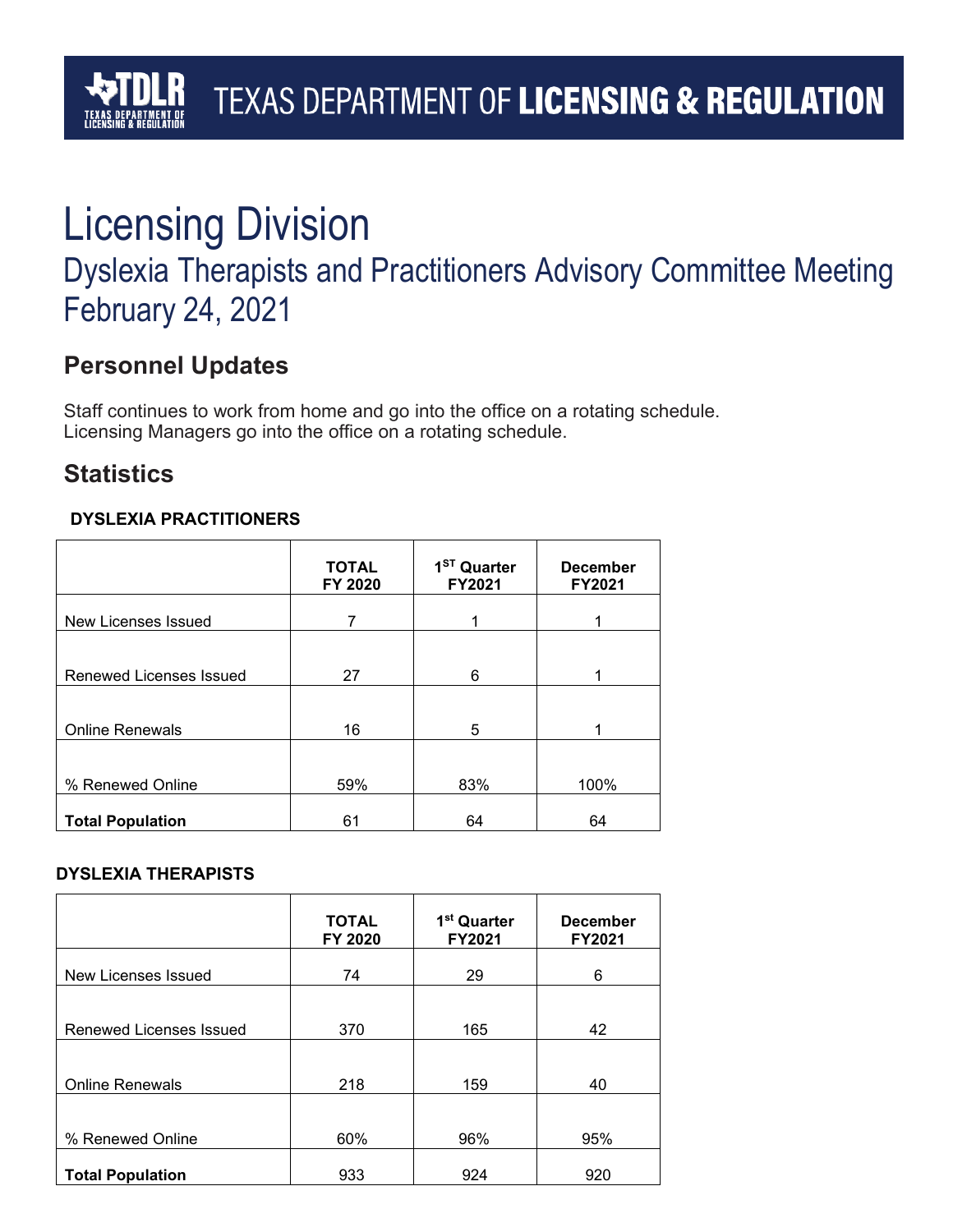### TEXAS DEPARTMENT OF LICENSING & REGULATION

## CUSTOMER SERVICE DIVISION Staff Report for the Dyslexia Therapists and Practitioners Advisory Board – Wednesday, February 24, 2021

#### **Personnel Updates**

- 2 CSR III agents have been promoted to ESRs (CSR IVs), which means they will be assisting in tracking and resolving more complex customer issues and working on emails as well as assisting customers on the phones.
- 6 new CSR III agents have been hired since December 1, 2020. These include Spanish, English, Vietnamese, and Chinese Mandarin speakers.
- Since March of 2020, customer service employees continue to work from home.



#### **Statistics**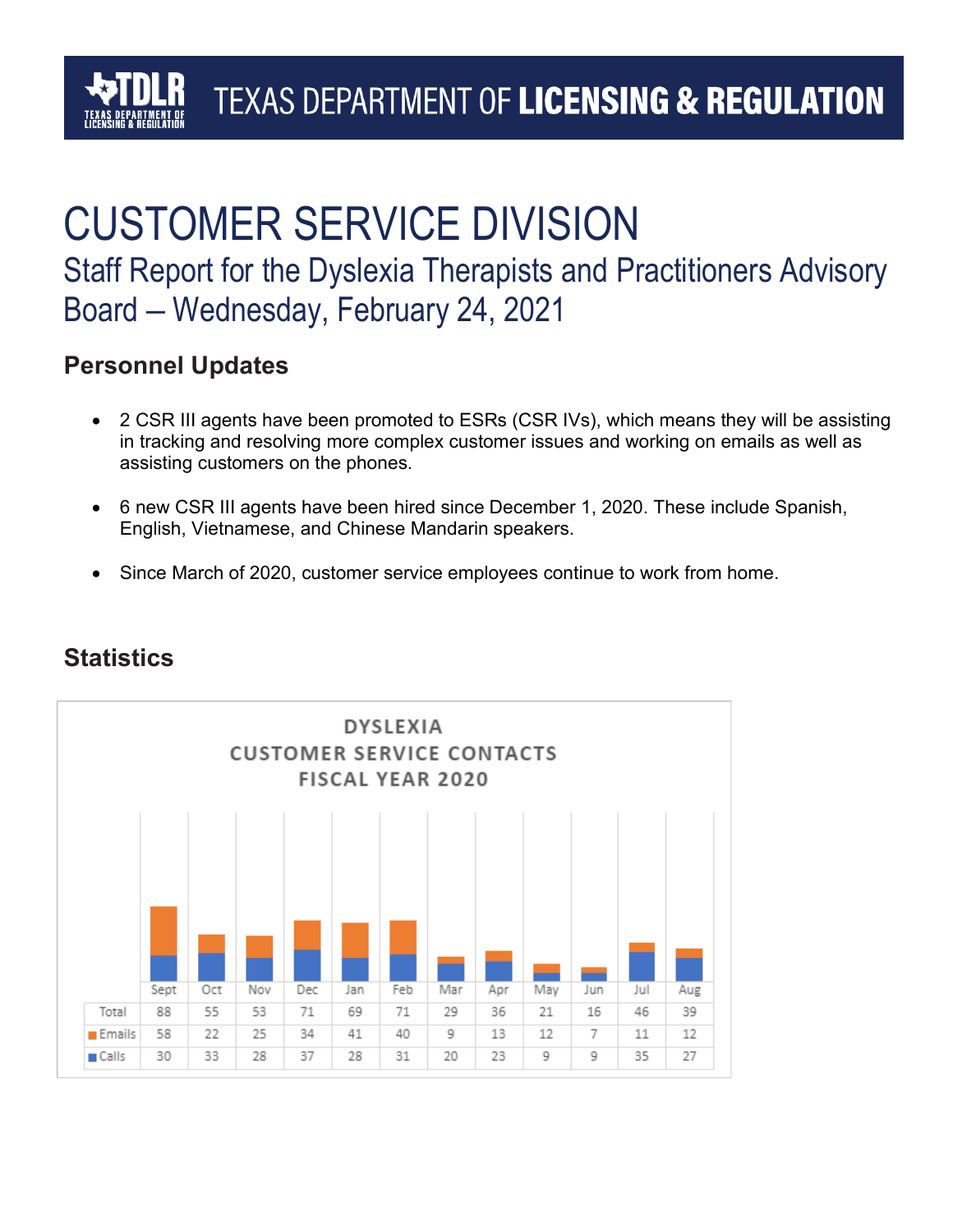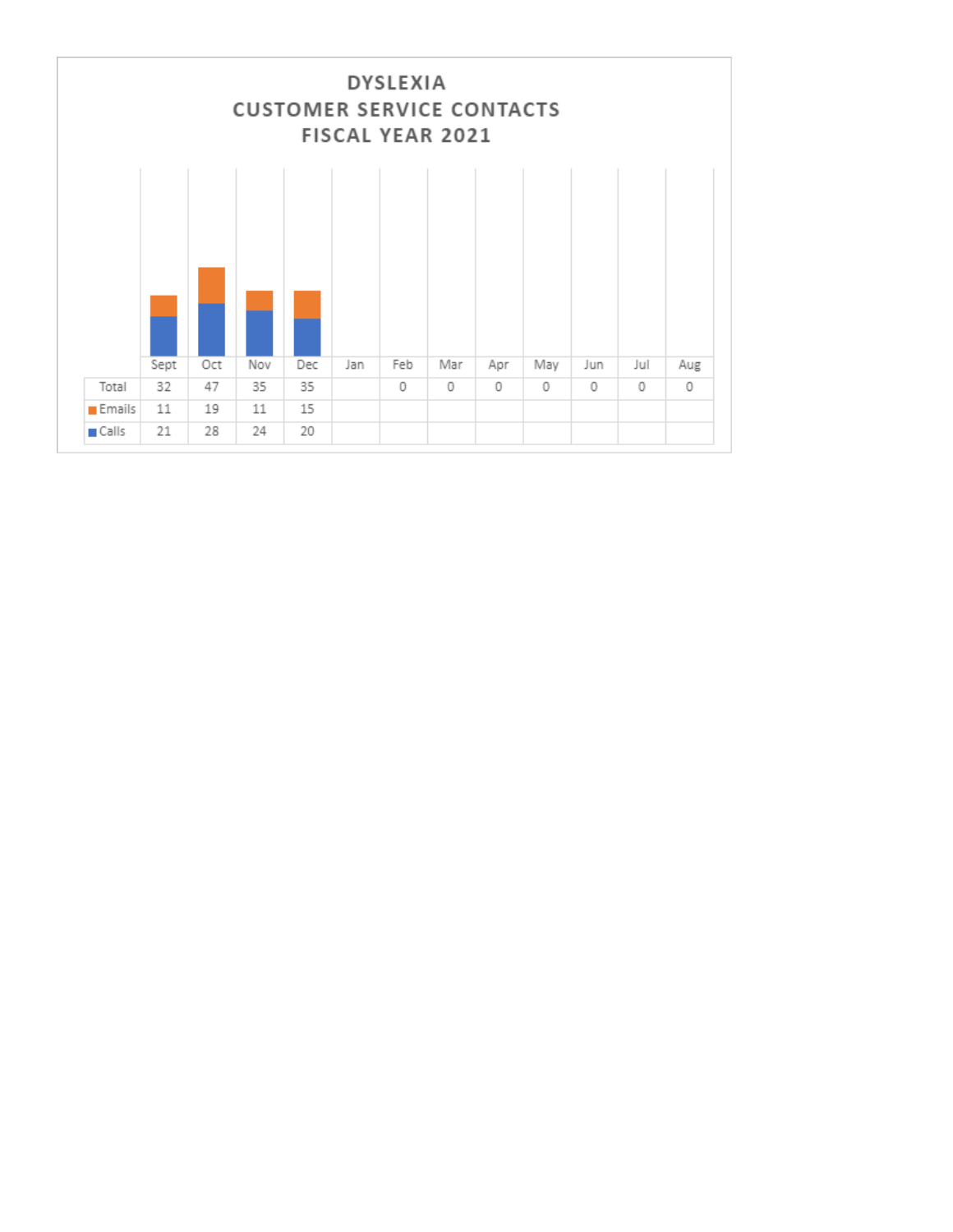# **TEXAS DEPARTMENT OF LICENSING & REGULATION**

### Enforcement Division Staff Report for Dyslexia Therapists and Practitioners Advisory **Committee** February 24, 2021

#### **Personnel Updates:**

- On November 6, 2020, Prosecutor Ken Sharp retired after 7 years of service with TDLR and 13 years of total service to the citizens of Texas. During his tenure at TDLR Ken worked briefly on the Transportation team before joining the criminal history review team where he reviewed thousands of applications to see if the applicant's criminal records were serious enough to prevent them from being licensed. Ken was also very active in the Department's Veteran's Association, where he was both a cofounder of the organization and its first Commander.
- On December 4, 2020, Prosecutor Michael Shirk retired after 8 years of service with TDLR and nearly two decades of service to the citizens of Texas. Michael was a member of the Transportation team where his enthusiasm for public service and protecting the citizens of Texas was clearly evident. He was a joy to work with and served as a mentor for many of our attorneys on staff. He will be missed, but he left a legacy of public service that will be long remembered.
- Three Attorneys, Amanda Barrera, Aroosa Nizami and Natalie Olvera, were promoted to Attorney III positions to fill the vacancies that were created by the promotions and retirements in the Enforcement Division. Amanda's and Aroosa's promotions were effective December 15, 2020 and Natalie's promotion was effective January 1, 2021.
- On January 4th, 2021, Arthur Arevalo was hired to fill the Investigations Manager's position. Art retired from the Austin Police Department after nearly 26 years of service. Since then, he worked for the Travis County Sheriff's Office and more recently served as a Captain with the Texas State University Police Department. We look forward to his contribution to the success of our team as we continue to strengthen the Enforcement division with staff that embraces our mission and shares our dedication to make a positive impact serving the citizens of Texas.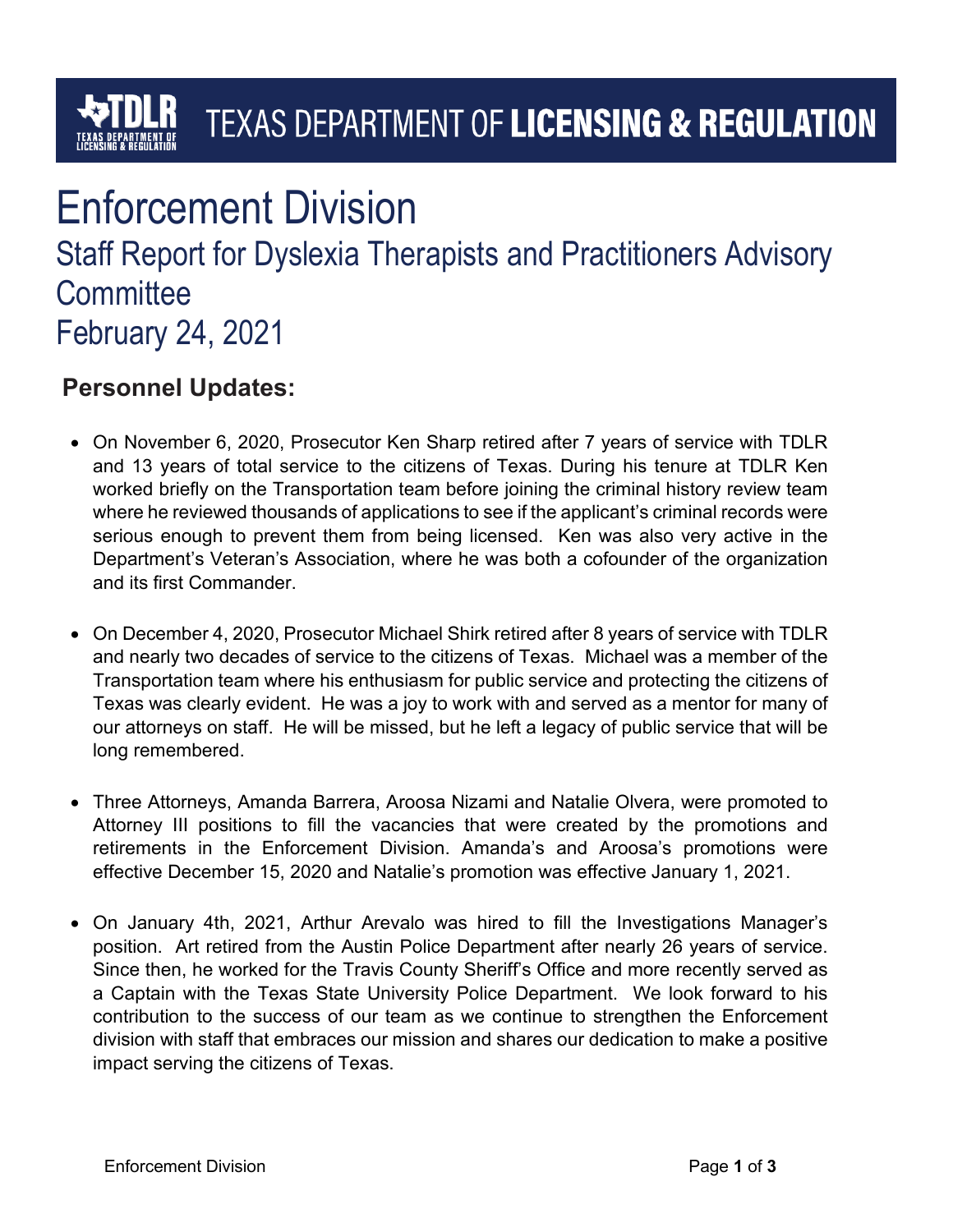### **Statistics:**

Shown below are the Enforcement Performance Measures and key statistics for the Dyslexia Therapists and Practitioners (DYS) program and for all TDLR programs combined through December 2020 of **Fiscal Year 2021:**

| <b>Key Statistics:</b>                      | <b>DYS</b> | <b>TDLR</b> |
|---------------------------------------------|------------|-------------|
| Cases opened                                | 0          | 3,185       |
| Cases closed                                | 0          | 3,403       |
| Average time to close (days)                | 0          | 199.89      |
| % of cases resolved within 6 months         | $0\%$      | 61.53%      |
| % of cases resulting in disciplinary action | 0%         | 16.26%      |
| Cases pending at end of December 2020       |            | 5.741       |

#### **Source of Cases Opened for Fiscal Year 2021 through December 2020**



| <b>Case Outcomes</b>                       | <b>DYS</b>     | <b>TDLR</b>    |
|--------------------------------------------|----------------|----------------|
| <b>Commission Orders</b>                   | $\overline{0}$ | 10             |
| <b>Default Orders</b>                      | 0              | 228            |
| <b>Agreed Orders</b>                       | $\overline{0}$ | 306            |
| <b>Penalties Assessed</b>                  | 0              | \$1,232,505.00 |
| <b>Penalties Collected</b>                 | 0              | \$476,040.00   |
| Licenses Revoked (Disciplinary)            | 0              | 50             |
| <b>Licenses Suspended</b>                  | $\Omega$       | 6              |
| Licenses Denied/Revoked (Criminal History) | 0              | 88             |
| <b>Cease &amp; Desist Orders</b>           | $\overline{0}$ | 7              |
| <b>Informally Resolved</b>                 |                | 2,796          |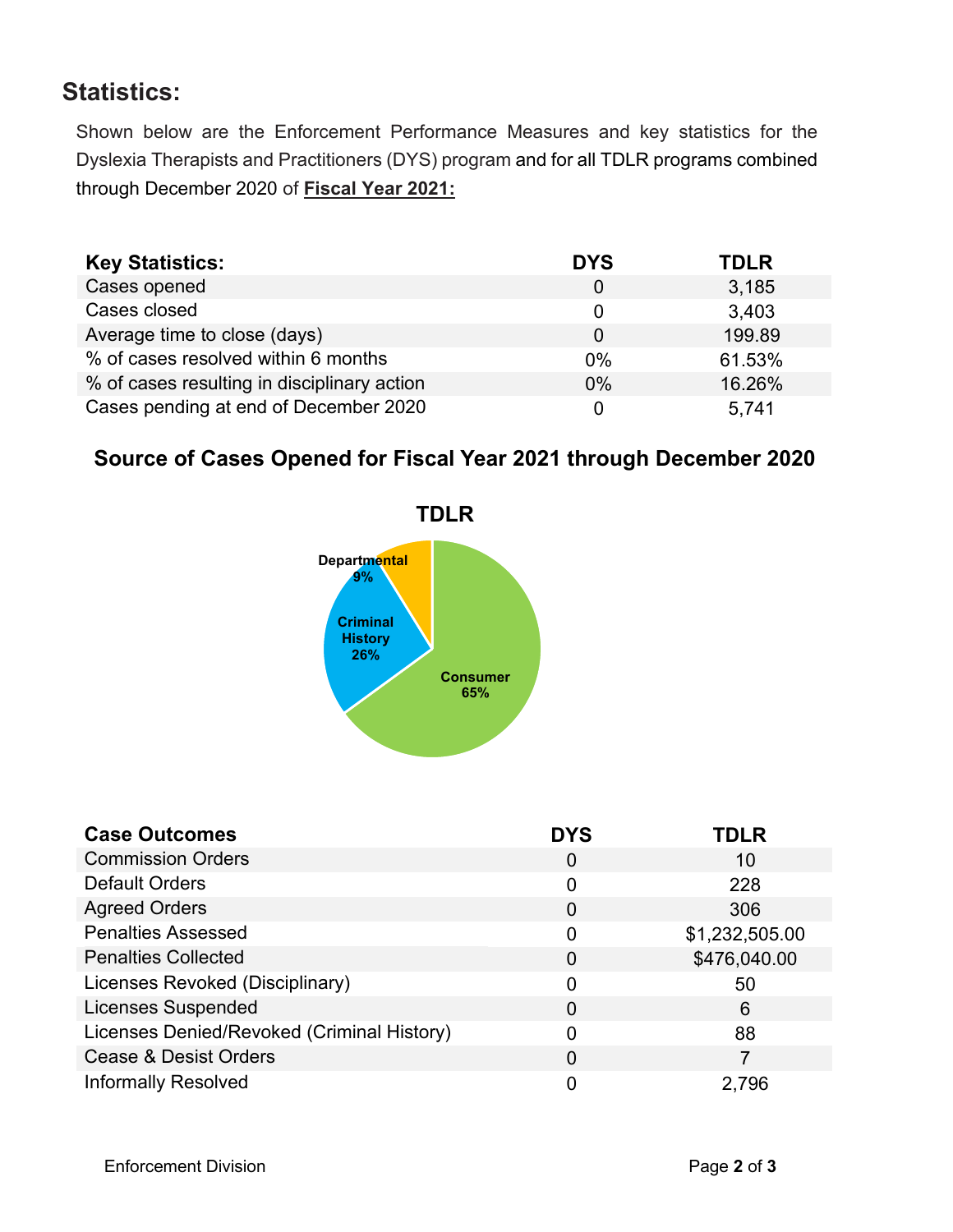Shown below are the Enforcement Performance Measures and key statistics for the Dyslexia Therapists and Practitioners (DYS) program and for all TDLR programs combined for **Fiscal Year 2020:**

| <b>Performance Measure</b>                  | <b>DYS</b> | <b>TDLR</b> |
|---------------------------------------------|------------|-------------|
| Cases opened                                | 0          | 10,465      |
| Cases closed                                | 0          | 9,763       |
| Average time to close (days)                | $\Omega$   | 157.58      |
| % of cases resolved within 6 months         | 0%         | 68.64%      |
| % of cases resulting in disciplinary action | 0%         | 13.48%      |
| <b>Cases Pending</b>                        |            | 5,850       |

**Source of Cases Opened Fiscal Year 2020**



| <b>Case Outcomes</b>                       | <b>DYS</b>     | <b>TDLR</b>    |
|--------------------------------------------|----------------|----------------|
| <b>Commission Orders</b>                   | 0              | 28             |
| <b>Default Orders</b>                      | 0              | 339            |
| <b>Agreed Orders</b>                       | $\overline{0}$ | 853            |
| <b>Penalties Assessed</b>                  | \$0            | \$2,360,451.00 |
| <b>Penalties Collected</b>                 | \$0            | \$1,296,792.16 |
| Licenses Revoked (Disciplinary)            | 0              | 62             |
| <b>Licenses Suspended</b>                  | 0              | 4              |
| Licenses Denied/Revoked (Criminal History) |                | 240            |
| <b>Cease &amp; Desist Orders</b>           | 0              | 46             |
| <b>Informally Resolved</b>                 | 0              | 8,365          |

Enforcement Division Page **3** of **3**